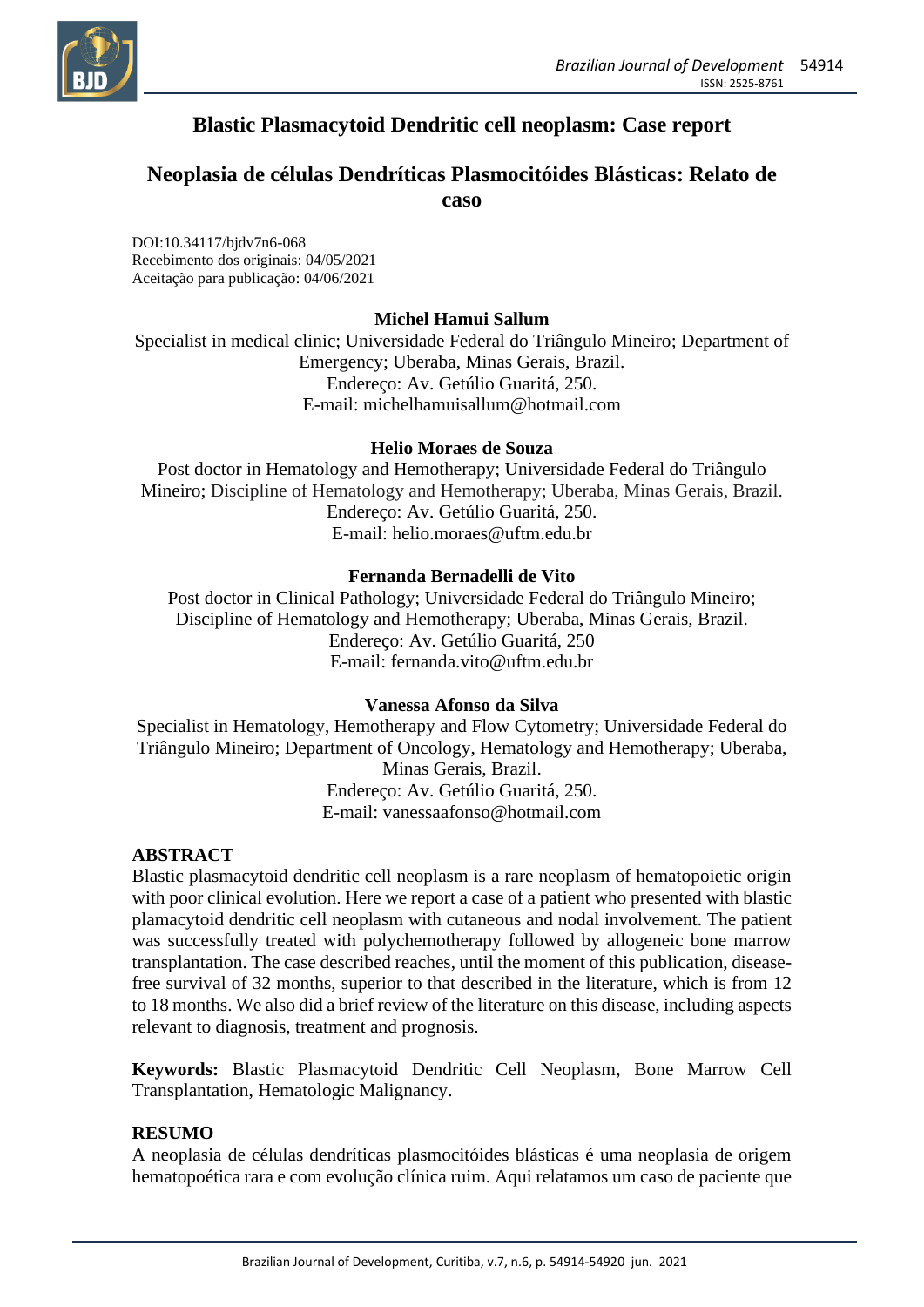

apresentou a neoplasia de células dendríticas plamocitóides blásticas com acometimento cutâneo e nodal. O mesmo foi tratado com poliquimioterapia seguida de transplante alogênico de medula óssea com sucesso. O caso descrito alcança, até o momento desta publicação, sobrevida livre de doença de 32 meses, superior à descrita na literatura que é de 12 a 18 meses. Fazemos ainda uma breve revisão de literatura acerca desta doença incluindo aspectos relevantes para o diagnóstico, tratamento e prognóstico.

**Palavras-Chave:** Neoplasia de Células Dendríticas Plasmocitóides Blásticas, Transplante de Medula Óssea, Malignidade Hematológica.

## **1 INTRODUCTION**

Blastic plasmacytoid dendritic cell neoplasm is a hematopoietic malignancy that was first described in 1994. In 2008, it was renamed in the 4<sup>th</sup> edition of the World Health Organization (WHO) classification of human tumors to more accurately reflect its cytological characteristics as a myeloid lineage neoplasm. In a dedicated chapter, the 2017 revised WHO classification asserted that this neoplasm has its origin in hematopoietic stem cells with the genetic signature being closer to the origin of myeloid precursors.<sup>3, 5</sup> The association with myeloid disorders suggests a potential multilineage in some cases.<sup>5</sup>

Blastic plasmacytoid dendritic cell neoplasm is a rare disease that accounts for less than 1% of acute leukemias<sup>6</sup> and is more frequent in men than in women  $(3.3:1)$ . It is particularly prevalent in the seventh and eighth decades of life, although it has been described in all age groups, including children. The neoplasm has no defined etiology, but it may be associated with myelodysplastic syndromes and myeloproliferative diseases, especially chronic myelomonocytic leukemia. 3, 4

The objective of the present report is to describe the case of one patient, of whom having presented blastic plasmacytoid dendritic cell neoplasm. We wish to show the clinical manifestations, immunophenotypic aspects for the diagnosis, the treatment administered and the response.

## **2 CASE REPORT**

A 28-year-old man presented an initial itchy nodular lesion in his right calf. The lesion showed no purulent drainage, but it had undergone progressive growth for about 1 year before the patient sought care. The man was a rural worker who was obese, hypertensive, dyslipidemic, and also smoked. During the six months prior to the investigation, new diffuse nodular lesions with the same features had appeared in his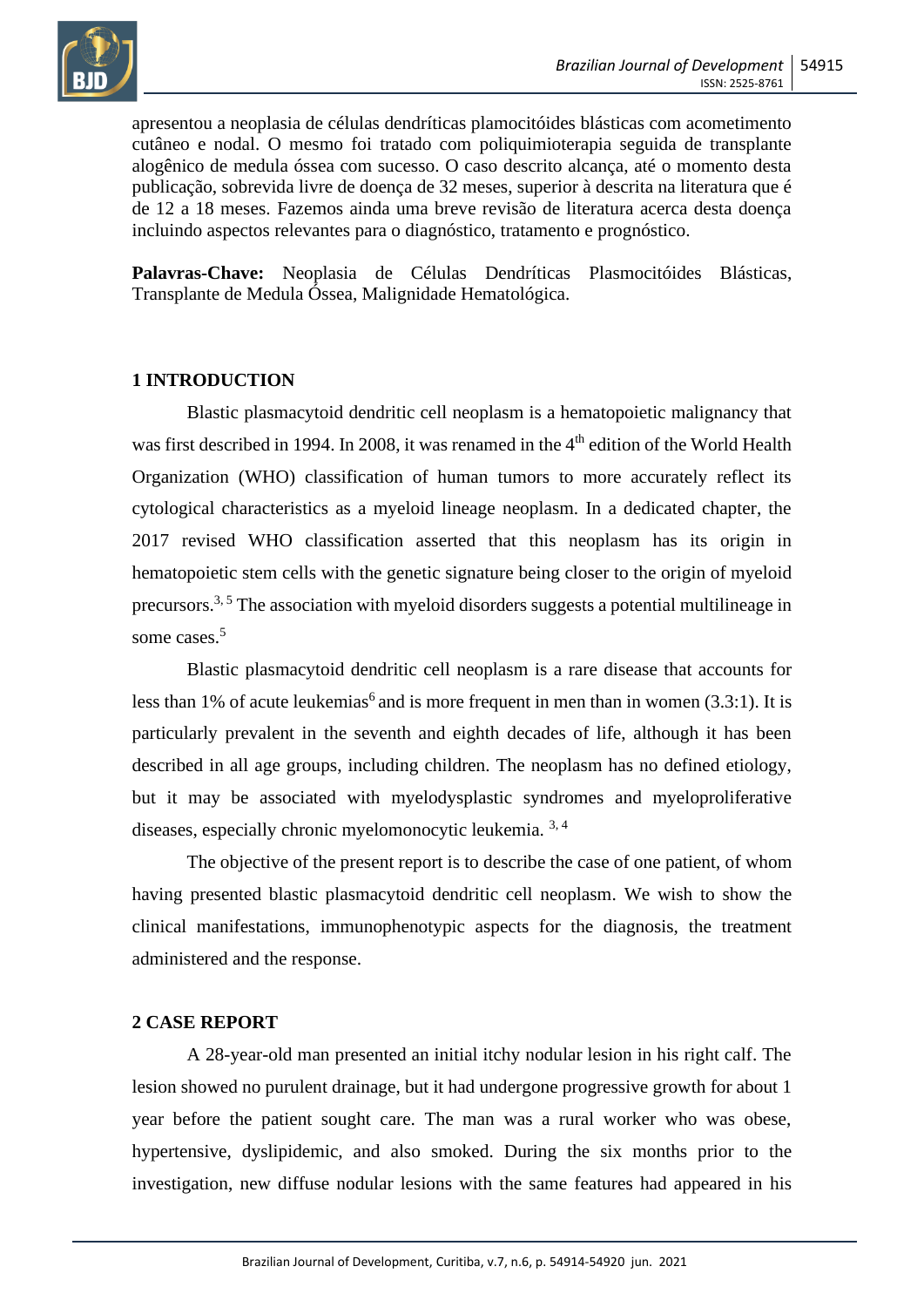

upper and lower limbs, trunk and cervical region, and he had lost nine kilos in one month and had shown sporadic episodes of fever.

Physical examination showed multiple hardened nodules of different sizes. The lesions were not painful to palpation, and they were located on the upper limbs, calves, thigh, chest, and back, as well as in the occipital, submental, and cervical regions. The calf lesions were ulcerated but showed no purulent secretion (Figure 1 - A).

Biopsy of these skin lesions showed dermal infiltration of immature malignant cells of intermediate size in a diffuse pattern and with nodular growth. The neoplastic cells had a scarce cytoplasm and irregular nuclei, with nucleoli occasionally evident. An immunohistochemical study revealed the expression of TCL1 and CD123, thus confirming the diagnosis of blastic plasmacytoid dendritic cell neoplasm. The expression of anti-apoptotic protein BCL-2 was also observed, and the cell proliferation antigen Ki-67 was expressed in 90% of the neoplastic cells.

Given this diagnosis, morphological examination and immunophenotyping were performed by flow cytometry analysis of bone marrow cells; the immunophenotyping showed only 0.4% of positive events for CD56, CD4, CD123, HLA-DR, and CD38, which correspond to plasmacytoid dendritic cells. Despite this finding, histological and immunohistochemical examination of bone marrow samples also gave negative results for neoplasia, therefore, we found this percentage not being sufficient to demonstrate the leukemic form of the disease.

Computed tomographic (CT) staging showed bilateral iliac and inguinal lymph node enlargement and an increased number of cervical lymph nodes, but with borderline dimensions. Sinus CT scan revealed possible infiltration in the paranasal sinuses and nasal fossae, as well as hypertrophy of the pharyngeal tonsils. There were signs of bronchiolitis in the chest, but no signs of neoplasia.

The HyperCVAD chemotherapy protocol was adopted, according to which hyperfractionated cyclophosphamide, vincristine, doxorubicin, and prednisone, high doses of methotrexate and cytarabine. Methotrexate, cytarabine plus dexamethasone were administered intrathecally for central nervous system prophylaxis. The lesions showed complete remission (Figure 1 - B) and the polychemotherapy was interrupted after seven cycles. Next, the patient was submitted to related-donor allogeneic hematopoietic stem cell transplant (HSCT) and, at the time of this publication, he has completed 32 months of remission after therapy with HyperCVAD followed by HSCT.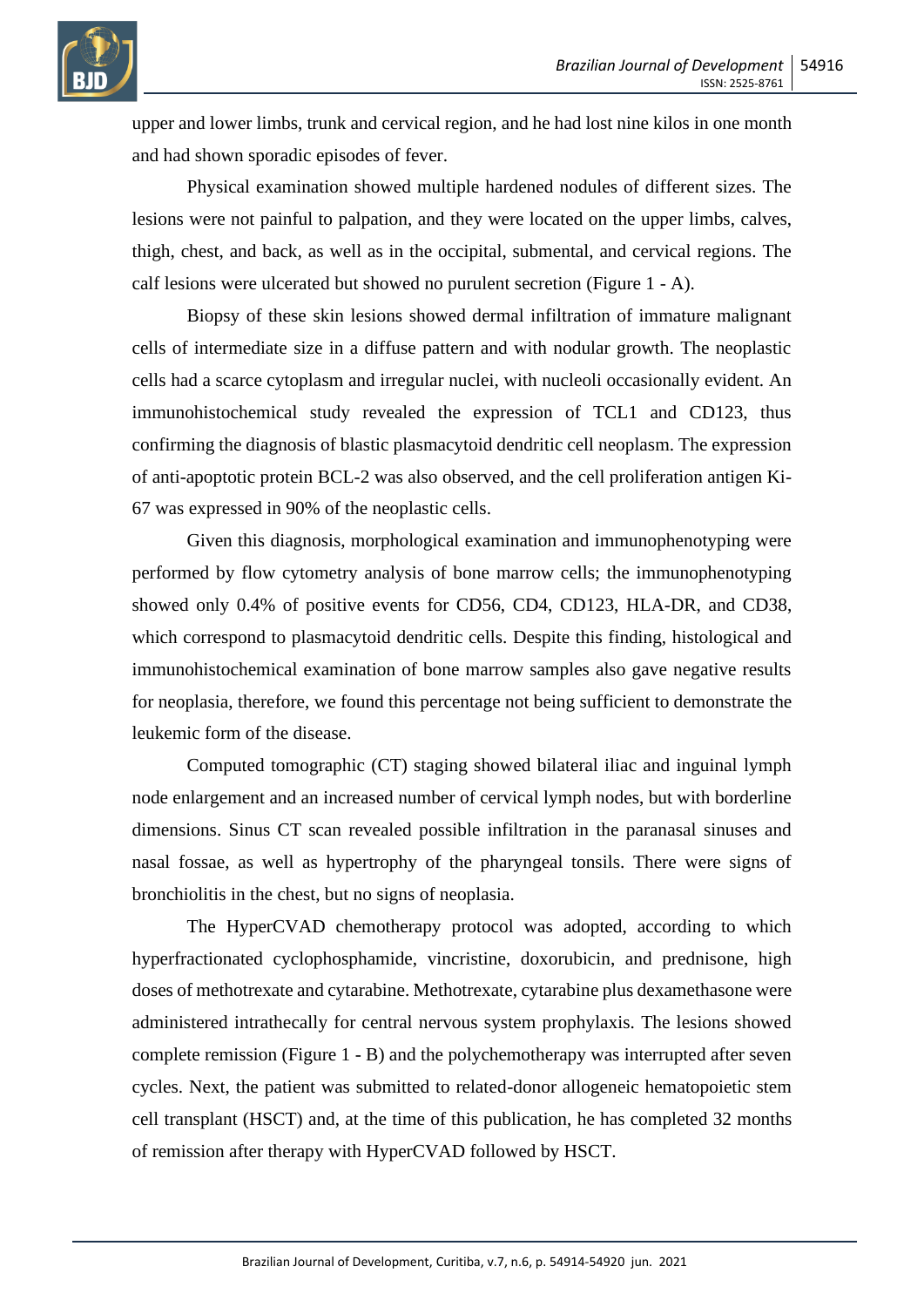

Figure 1: Skin lesions in the lower limb. A- Nodular and ulcerated lesions at the time of diagnosis. B- Scar appearance of skin lesions at the end of chemotherapy protocol.



#### **3 DISCUSSION**

Normal plasmacytoid dendritic cells were originally described by Lennert and Remmele in 1958,<sup>7</sup> and have had different names over time because their cellular origin is uncertain. The origin of blast plasmocytoid dendritic cell neoplasm also remained unclear for many years and only in 2008, the precursors of plasmocytoid dendritic cells were recognized as the normal counterpart of this neoplasm.<sup>3</sup>

The pathophysiology of blastic plasmacytoid dendritic cell neoplasm implies that it originates from clonal proliferation of plasmacytoid dendritic cell precursors. Morphologically, it is composed of monomorphic medium-size tumor blast cells with nuclei that have irregular contours, thin chromatin, and one or multiple eosinophilic nucleoli. The cytoplasm is scarce and azurophilic, but without Giemsa-positive granules, which is in accordance with our findings. Mitotic figures vary in number, without the occurrence of necrosis or angioinvasion.4,5

Immunophenotypically, the tumor expresses CD4, CD43, CD45RA, and CD56, as well as antigens associated with plasmacytoid dendritic cells, such as CD123, TCL1A,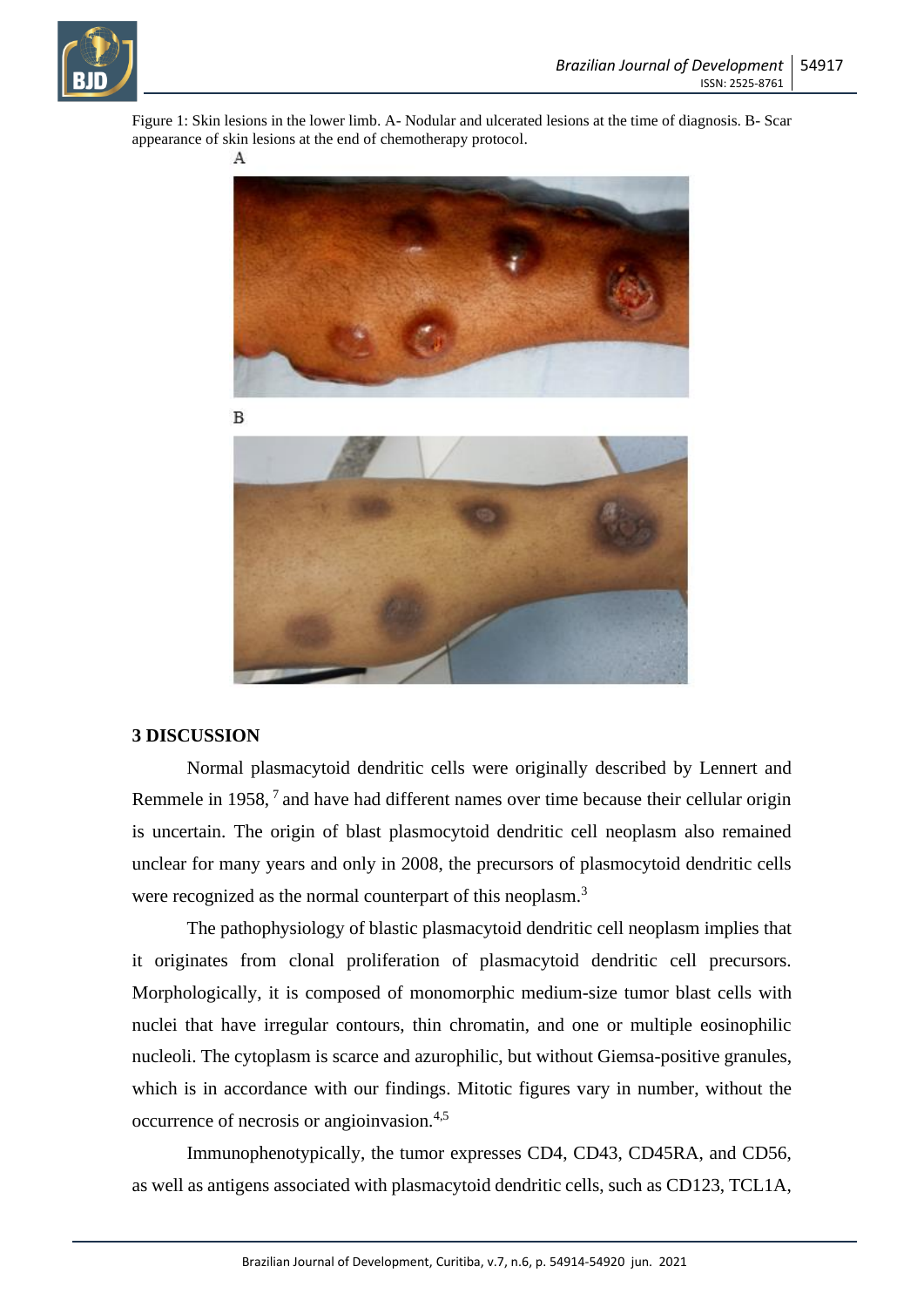

CD303, and CD2AP. Neither CD4 nor CD56 are expressed in about 8% of cases. Some lymphoid or myeloid antigens, such as CD7 and CD33, are commonly expressed.<sup>5</sup> Some cases show expression of CD2, CD5, CD36, CD38, and CD79a, while CD3, CD13, CD16, CD19, CD20, LAT, lysozyme, and MPO are not expressed. Granzyme B can be detected by flow cytometry, but it is typically negative in immunohistochemical assays of tissue samples. Other cytotoxic molecules, such as Perforin and TTIA1, are not expressed.<sup>5</sup> The S100 protein is expressed in 25% to 30% of cases, especially in pediatric cases. TdT is expressed in about one third of cases, and CD117 is occasionally expressed. CD34 is not detected in immunohistochemical assays of tissue samples but it is detected by flow cytometry in 17% of cases. <sup>5</sup> The neoplasm can also express other antigens that are usually not expressed in normal plasmacytoid dendritic cells, such as BCL6, BCL2, and IRF4. In this case, BCL2 was positive.

The cutaneous tropism of blastic plasmacytoid dendritic cell neoplasm as observed in our patient, is attributed to its antigen expression, which includes CLA and CD56, and to the chemokine receptors expressed by the neoplastic cells, such as CXCR3, CXCR4, CCR6, and CCR7. Multiple skin lesions usually occur, which can affect any site and be present as nodules, plaques, or bruises of different sizes and colors.<sup>4</sup>

Epidemiological data show that in 90% of cases the patient presents skin nodules concomitant with the involvement of other sites, such as bone marrow, lymph nodes, spleen, or other organs before leukemic dissemination occurs, which would have a pattern similar to a myelomonocytic or monocytic leukemia. However, in approximately 10% of patients, acute leukemia is the first manifestation of the disease and the coexistence of myelodysplastic syndrome or the transformation into acute myeloid leukemia is observed in 15 to 20% of cases. 1,2 However, such manifestations were not observed in our patient.

The disease has an aggressive clinical progression, with an average survival span of 10 to 20 months. A total of 80% to 90% of cases show an initial response to polychemotherapy, but relapses with subsequent chemoresistance are often observed. Treatments based in acute lymphoid leukemia protocols are more effective than acute myeloid leukemia-based regimens.<sup>6</sup> Age has a prognostic impact, with the survival rates being higher in pediatric patients.<sup>5</sup> For patients in their first complete remission who are clinically fit, allogeneic hematopoietic stem cell transplantation is recommended as the first line of treatment to achieve long-term survival.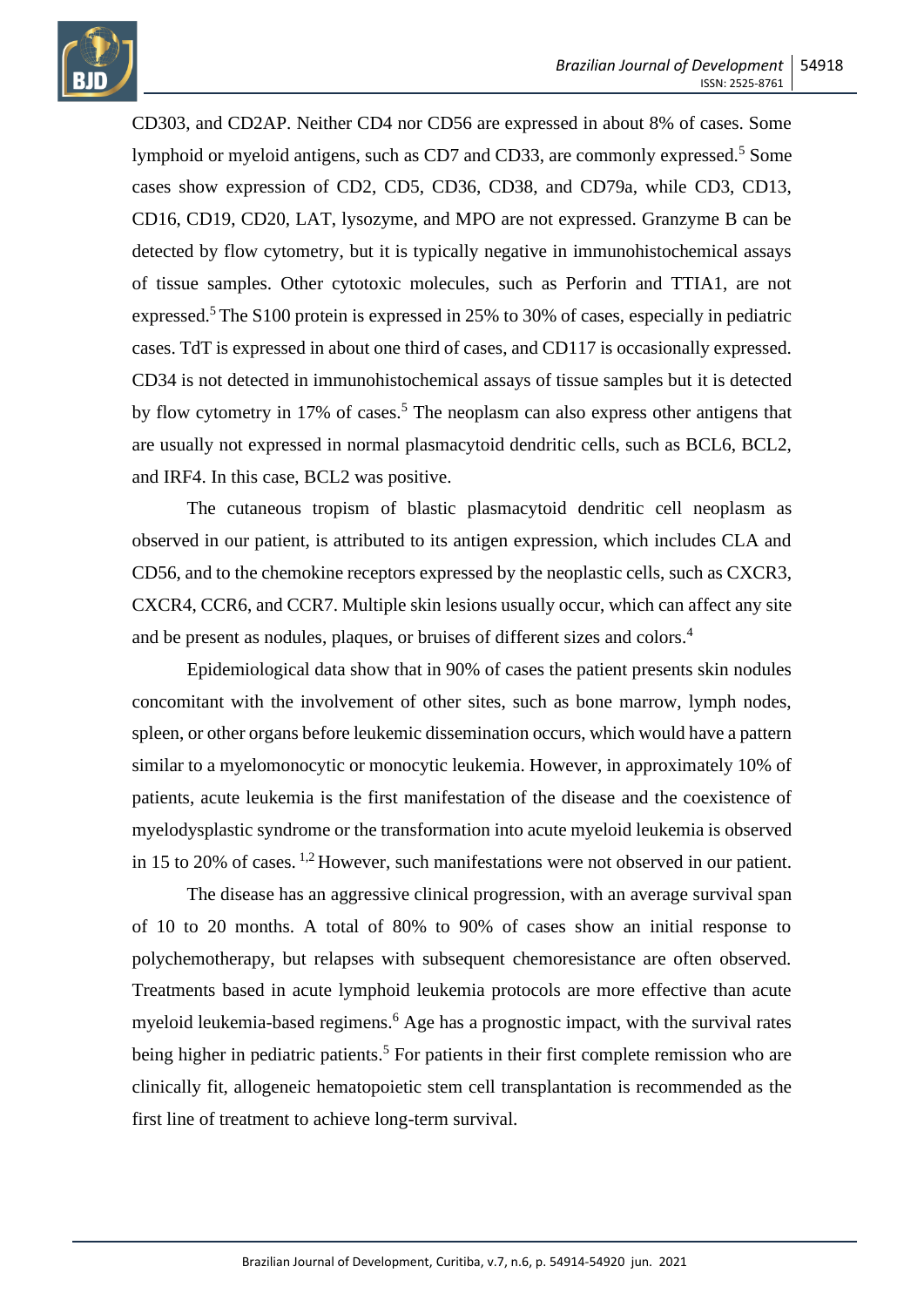

## **4 CONCLUSION**

The present report describes a case of blastic plasmacytoid dendritic cell neoplasm presented as a lymphoma with extensive skin and lymph node involvement, but without bone marrow infiltration. This case showed a good clinical progression 32 months after diagnosis following administration of standard treatment according to literature (polychemotherapy according to acute lymphoblastic leukemia protocols, followed by HSCT). The patient in this case has already exceeded the overall survival estimate of 12 to 18 months described in literature.<sup>6</sup> It has not yet been possible to identify the specific immunophenotypic signature of the most severe cases of blastic plasmacytoid dendritic cell neoplasm. This would require larger studies, which are difficult to carry out as this is a rare neoplasm with a high mortality rate.

Although this neoplasm often has severe progression, with high relapse and chemoresistance rates, it can be treated, and the response is satisfactory in some cases, like this one reported.

### **CONTRIBUTIONS**

Michel Hamui Sallum and Vanessa Afonso da Silva did the medical record review and literature review about the theme, as well as submission of the work to the ethics committee. Helio Moraes-Souza and Fernanda Bernadelli de Vito did the revision of the text including the translation into English.